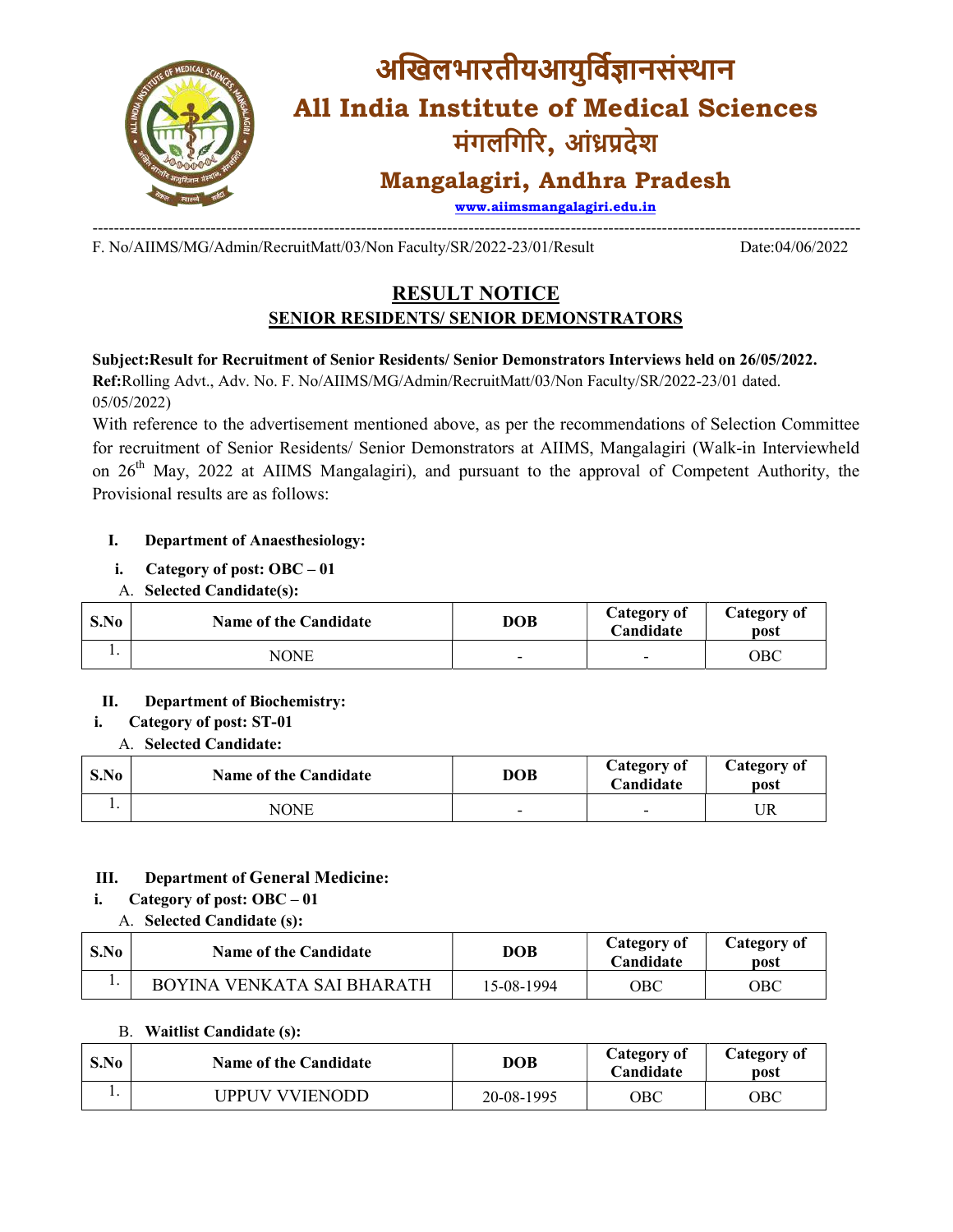## IV. Department of General Surgery:

## i. Category of post: UR-01

### A. Selected Candidate:

| S.No | Name of the Candidate          | <b>DOB</b> | Category of<br>Candidate | Category of<br>post        |
|------|--------------------------------|------------|--------------------------|----------------------------|
| . .  | SATYA VANI K                   | 11-06-1989 | UR                       | UR                         |
| В.   | <b>Waitlist Candidate (s):</b> |            |                          |                            |
| S.No | Name of the Candidate          | <b>DOB</b> | Category of<br>Candidate | <b>Category of</b><br>post |
|      | <b>TEJASWI CHANDANA</b>        | 05-08-1990 | UR                       | UR                         |

# ii. Category of post: OBC – 01

### A. Selected Candidate:

| S.No | <b>Name of the Candidate</b>   | <b>DOB</b> | Category of<br>Candidate        | <b>Category of</b><br>post |
|------|--------------------------------|------------|---------------------------------|----------------------------|
| .,   | RAMCHANDAR.R                   | 16-11-1992 | <b>OBC</b>                      | <b>OBC</b>                 |
| В.   | <b>Waitlist Candidate (s):</b> |            |                                 |                            |
| S.No | <b>Name of the Candidate</b>   | <b>DOB</b> | <b>Category of</b><br>Candidate | <b>Category of</b><br>post |
|      | <b>NONE</b>                    |            | $\overline{\phantom{0}}$        | <b>OBC</b>                 |

# V. Department of Neurology:

- i. Category of post: UR– 01
- A. Selected Candidate:

| S.No | <b>Name of the Candidate</b> | DOB                      | Category of<br>Candidate | Category of<br>post |
|------|------------------------------|--------------------------|--------------------------|---------------------|
|      | NONE                         | $\overline{\phantom{0}}$ | $\overline{\phantom{0}}$ | UR                  |

# VI. Department of Obstetrics & Gynaecology:

- i. Category of post: EWS– 01
- A. Selected Candidate:

| S.No | <b>Name of the Candidate</b> | DOB                      | Category of<br>Candidate | Category of<br>post |
|------|------------------------------|--------------------------|--------------------------|---------------------|
|      | <b>NONE</b>                  | $\overline{\phantom{0}}$ |                          | EWS                 |

## VII. Department of Paediatrics:

## i. Category of post: SC – 01

#### A. Selected Candidate:

| S.No | <b>Name of the Candidate</b> | DOB        | Category of<br>Candidate | Category of<br>post     |
|------|------------------------------|------------|--------------------------|-------------------------|
|      | <b>VAIBHAV SONWANE</b>       | 10-07-1987 |                          | $\mathbf{C} \cap$<br>υU |

## B. Waitlist Candidate (s):

| S.No | <b>Name of the Candidate</b> | <b>DOB</b> | <b>Category of</b><br><b>Candidate</b> | Category of<br>post |
|------|------------------------------|------------|----------------------------------------|---------------------|
|      | NONE                         |            | $\,$                                   | SС                  |